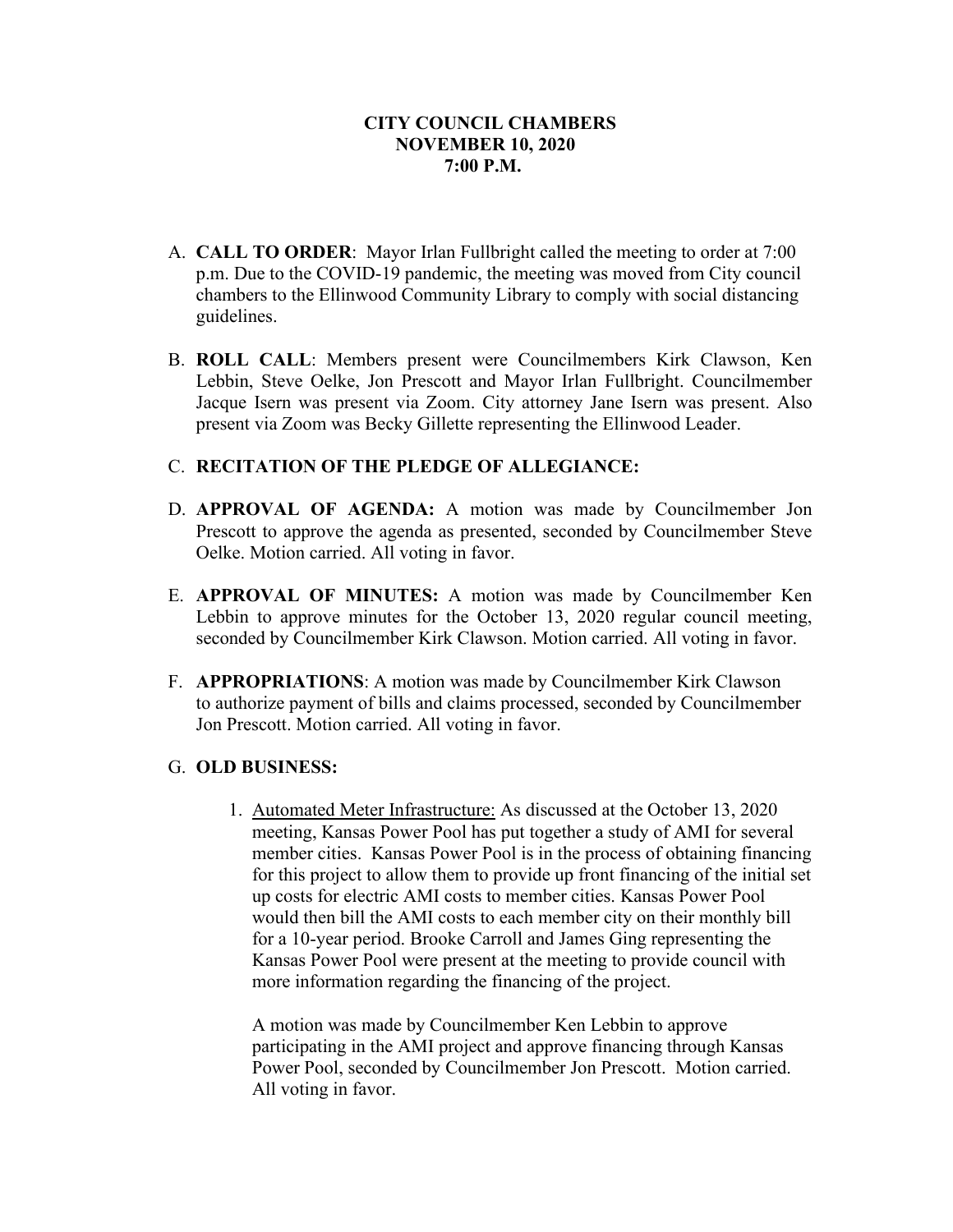2. Housing Study: At the October 13, 2020 meeting, Justin Joiner explained a housing study is a tool necessary to apply for a Moderate Income Housing (MIH) grant. Presented to council were three proposals to do a housing study for the City of Ellinwood. One proposal is for an analysis of the rental housing need/demand of Ellinwood and would touch on the need for moderate income rental housing but does not analyze any owneroccupied housing. The other two proposals are a more complex study that would include a larger overview of the community that includes all housing with a market analysis for the community and an overview of housing challenges and assets. The proposals were as follows:

| Novogradac Consulting LLP (rental housing only) | \$6,500  |
|-------------------------------------------------|----------|
| RDG Planning & Design                           | \$9,000  |
| Novogradac Consulting LLP                       | \$10,500 |

A motion was made by Councilmember Jon Prescott to approve the housing study from RDG Planning & Design in the amount of \$9000 seconded by Councilmember Steve Oelke. Motion carried. All voting in favor.

H. **VISITORS:** Chance Bailey, Brittney Bailey, Jon Perron, Jordan Waite, Aaron Birzer, Justin Joiner, JR Robl, Kevin Clair

### I. **NEW BUSINESS:**

1. Chamber of Commerce Request: Jordan Waite, representing the Ellinwood Chamber of Commerce was present at the meeting to request use of Wolf Park, including the bandshell for the annual Christkindlmarket on Sunday, December 6, 2020.

A motion was made by Councilmember Steve Oelke to allow the Ellinwood Chamber of Commerce to utilize Wolf Park, including the bandshell for the Christkindlmarket on Sunday, December 6, 2020, seconded by Councilmember Jon Prescott. Motion carried. All voting in favor.

2. Fire Department Equipment and Building Replacement: Chris Komarek, city administrator reviewed with council the damages from the October 6, 2020 accident. He explained the building and two vehicles are a complete loss, two other vehicles that were parked in the building are damaged but operable. The settlement received was \$92,120.57 less a \$1000 deductible leaving a net settlement of \$91,120.57. Staff is requesting council to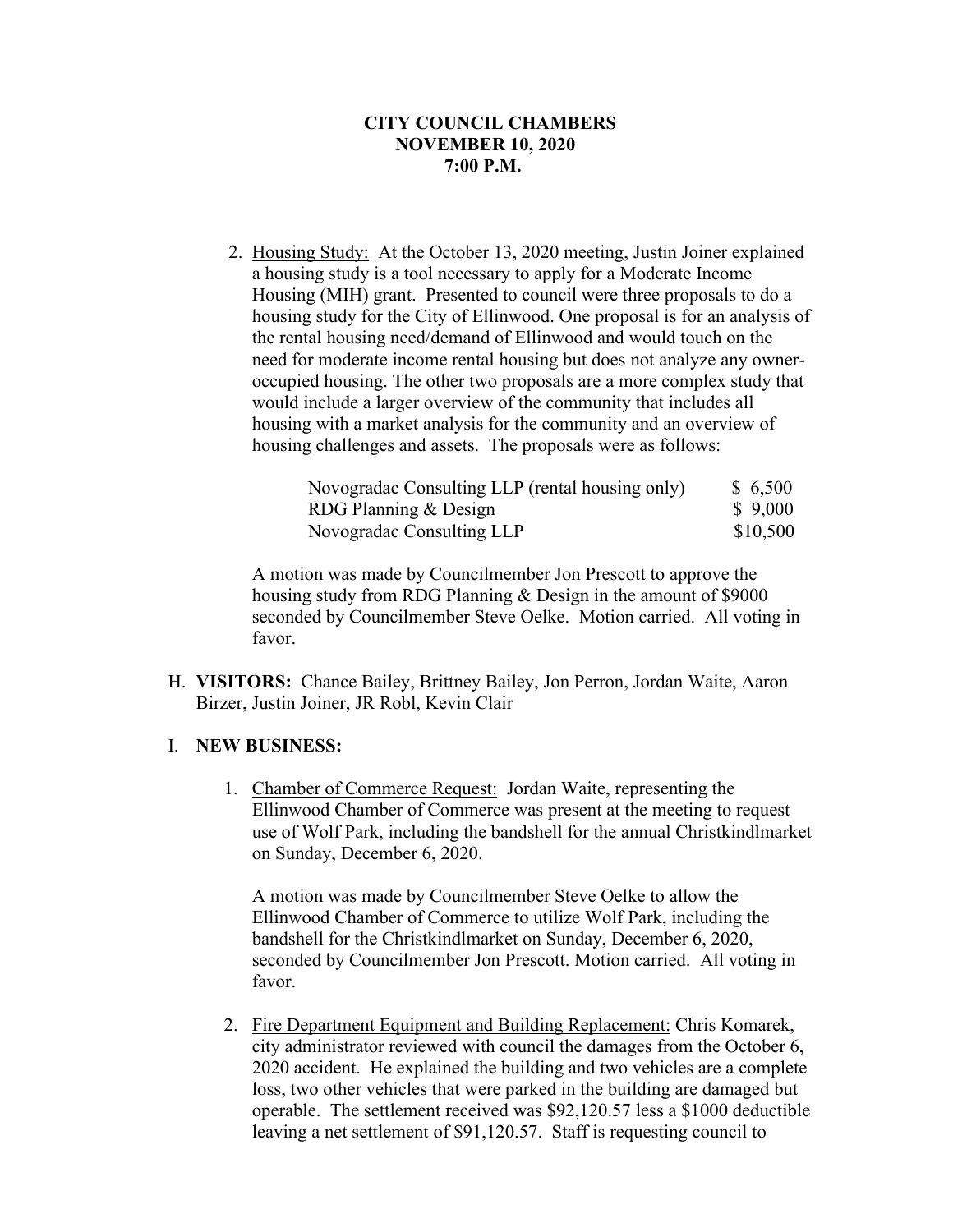consider replacing the damaged building with a building twice the size with an estimated cost of \$146,000. The increased size will allow for additional storage area for other city equipment. Staff explained settlements on the vehicles have not been determined at this point.

A motion was made by Councilmember Ken Lebbin to approve replacing the damaged building with a building twice the size and authorize staff to request a proposal from Joiner Construction who originally constructed the building, seconded by Councilmember Kirk Clawson. Motion carried. All voting in favor.

Staff also reported a northwest Kansas fire department has been in contact with the City regarding a brush truck that they would be willing to lease to the City to fill the need during this interim time. The consensus of council was to allow staff to pursue the leasing of this brush truck.

A special council meeting was set for November 19, 2020 at 6:00 p.m. to review the building quote and possible truck replacement.

 3. Executive Session for Non-Elected Personnel: An executive session is requested for discussion of personnel matters of non-elected personnel related to individual employees' performance. A motion was made by Councilmember Ken Lebbin to recess into executive session for the purpose of discussion of individual employees' performance pursuant to KSA 75-4319(b)(1). Executive session will be for ten (10) minutes beginning at 9:05 p.m. until 9:15 p.m. and council will reconvene in the library at that time. Persons to remain in executive session are the governing body, city administrator and city attorney, seconded by Councilmember Jon Prescott. Motion carried. All voting in favor. The governing body recessed into executive session at 9:05 p.m.

Meeting reconvened at 9:15 p.m. No action taken. A motion was made by Councilmember Ken Lebbin to recess into executive session for an additional ten (10) minutes to discuss individual employees' performance pursuant to KSA 75-4319(b)(1). The open meeting will reconvene in the library at 9:25 p.m. Persons to remain in executive session are the governing body, city administrator and city attorney. Motion seconded by Councilmember Jon Prescott. Motion carried. All voting in favor. The governing body recessed into executive session at 9:15 p.m.

Meeting reconvened at 9:25 p.m. No action taken.